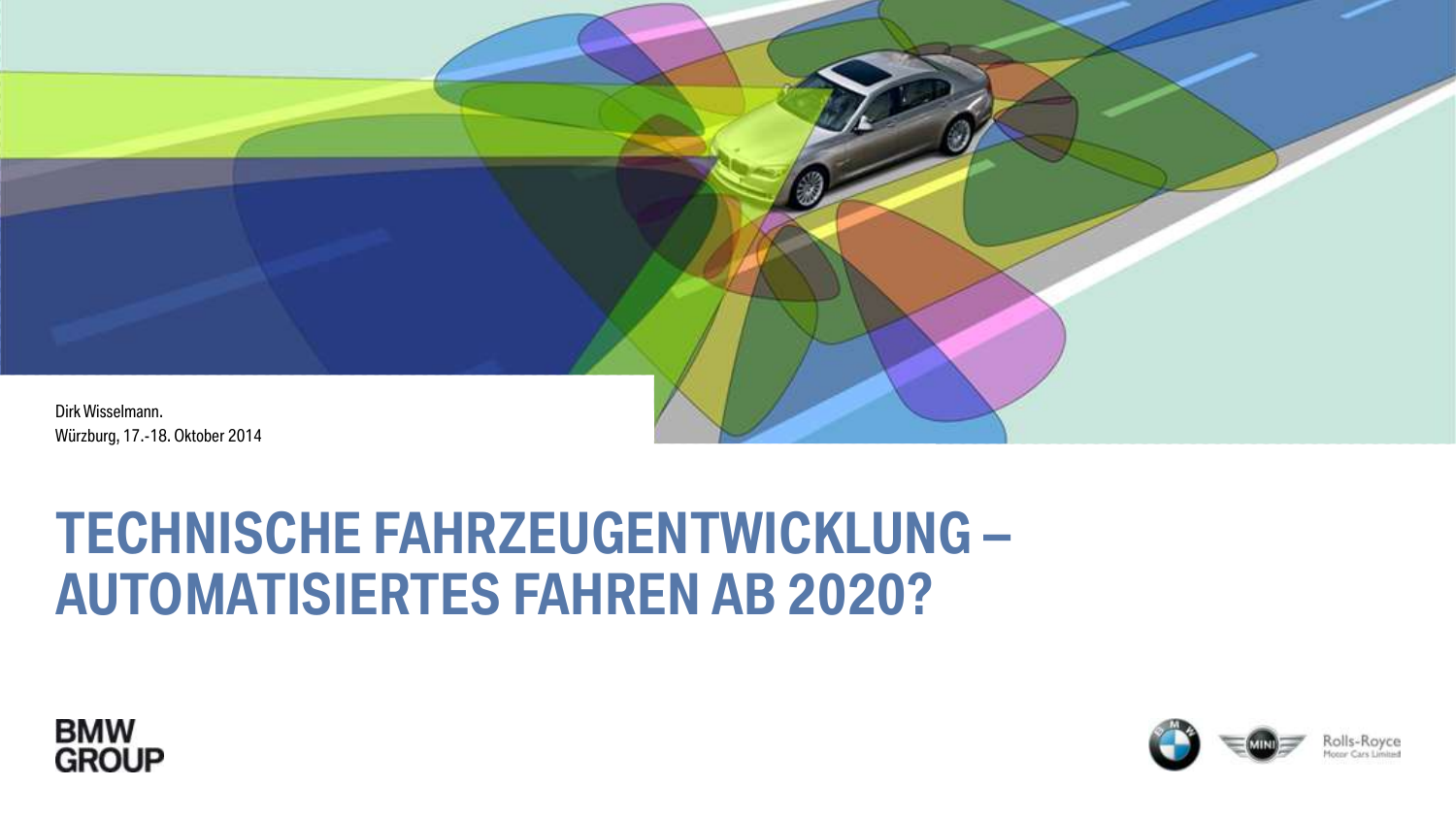### **TECHNISCHE FAHRZEUGENTWICKLUNG – AUTOMATISIERTES FAHREN AB 2020?**

|   | <b>Motivation.</b>                         |
|---|--------------------------------------------|
| 2 | <b>Automation and Customer Acceptance.</b> |
| 3 | Roadmap.                                   |
|   | <b>Challenges.</b>                         |
| 5 | <b>Future Steps.</b>                       |

Technische Fahrzeugentwicklung – Automatisiertes Fahren ab 2020? Dirk Wisselmann, BMW Group, 17.10.2014. Page 2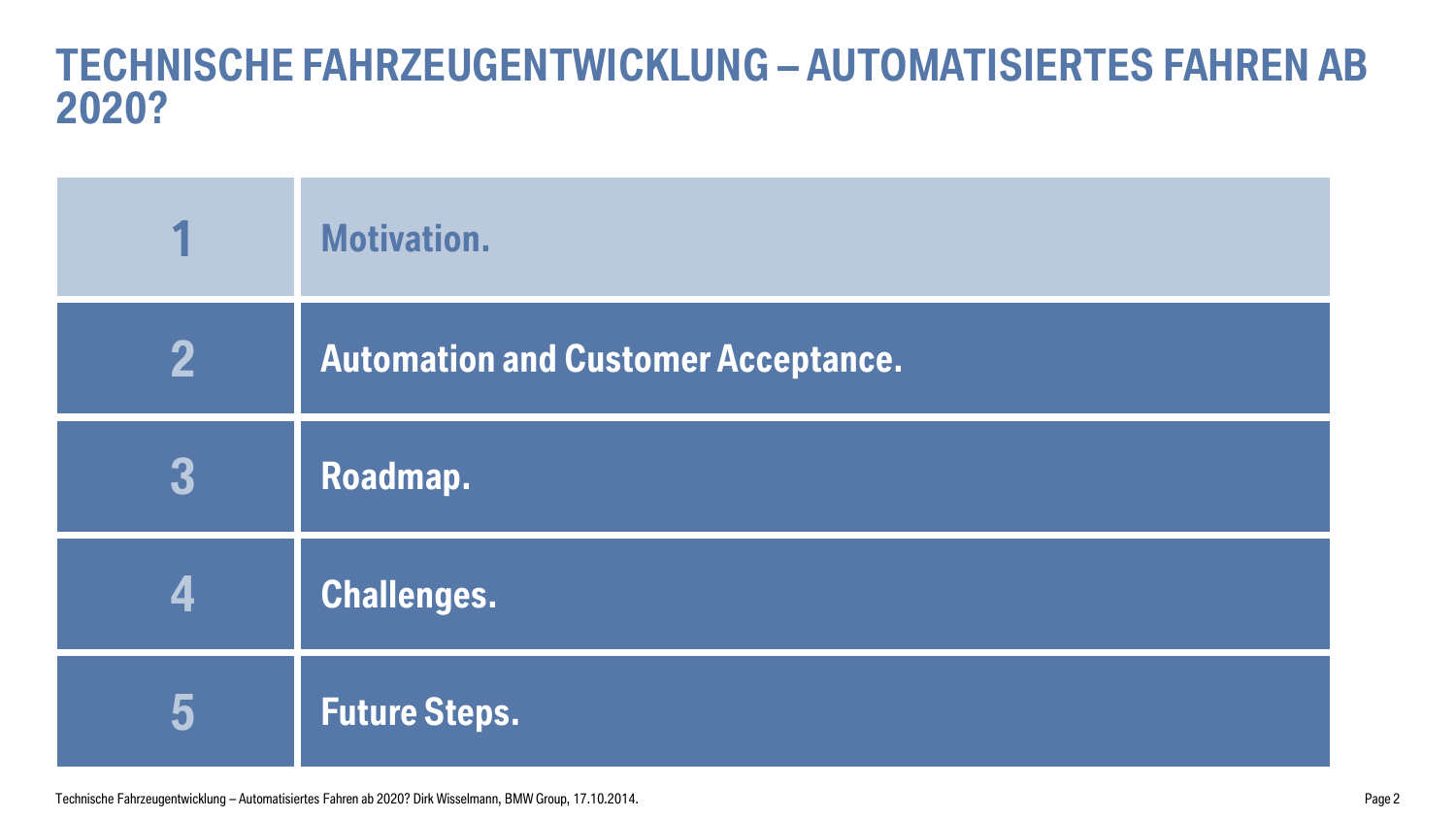### **AUTOMATED DRIVING WILL INCREASE SAFETY, COMFORT AND EFFICIENCY BOTH FOR THE DRIVER AND THE TRAFFIC SYSTEM.**

### **IMPROVED TRAFFIC AND DRIVING SAFETY.**

Always safe (also without automation by an optimized perception).

### **INCREASED DRIVING COMFORT.**

Gaining valuable time by delegation.

#### **XAX. IMPROVED DRIVING EFFICIENCY. IMPROVED DRIVING EFFICIENCY.**

Time and fuel savings through optimized driving strategy.



Page 3



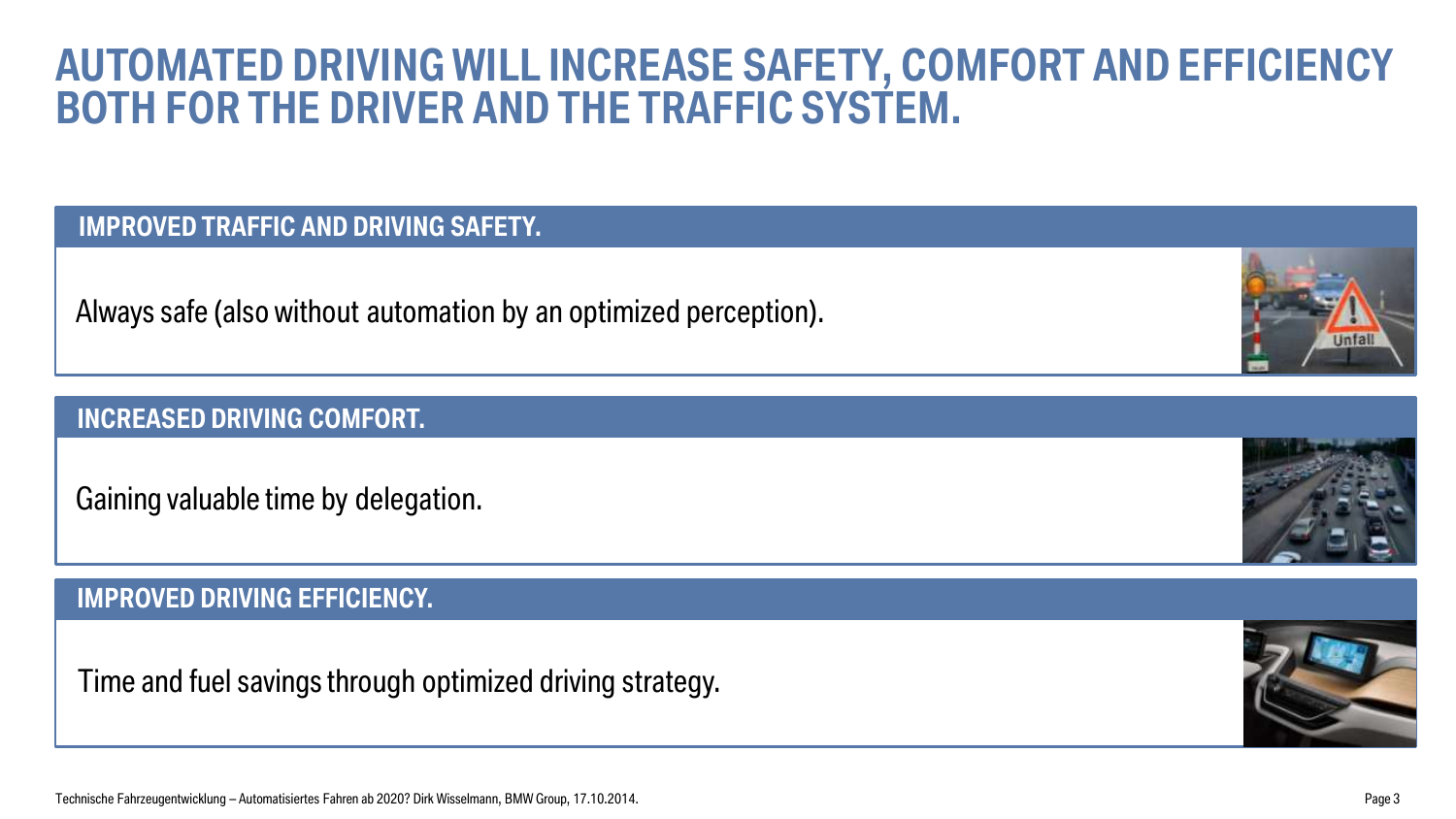### **AUTOMATED DRIVING ENABLES THE DRIVER TO DELEGATE DRIVING TASKS. THE ENVIRONMENT PERCEPTION INCREASES HIS COMPETENCE AND THE ACTIVE SAFETY PROTECTS HIM.**

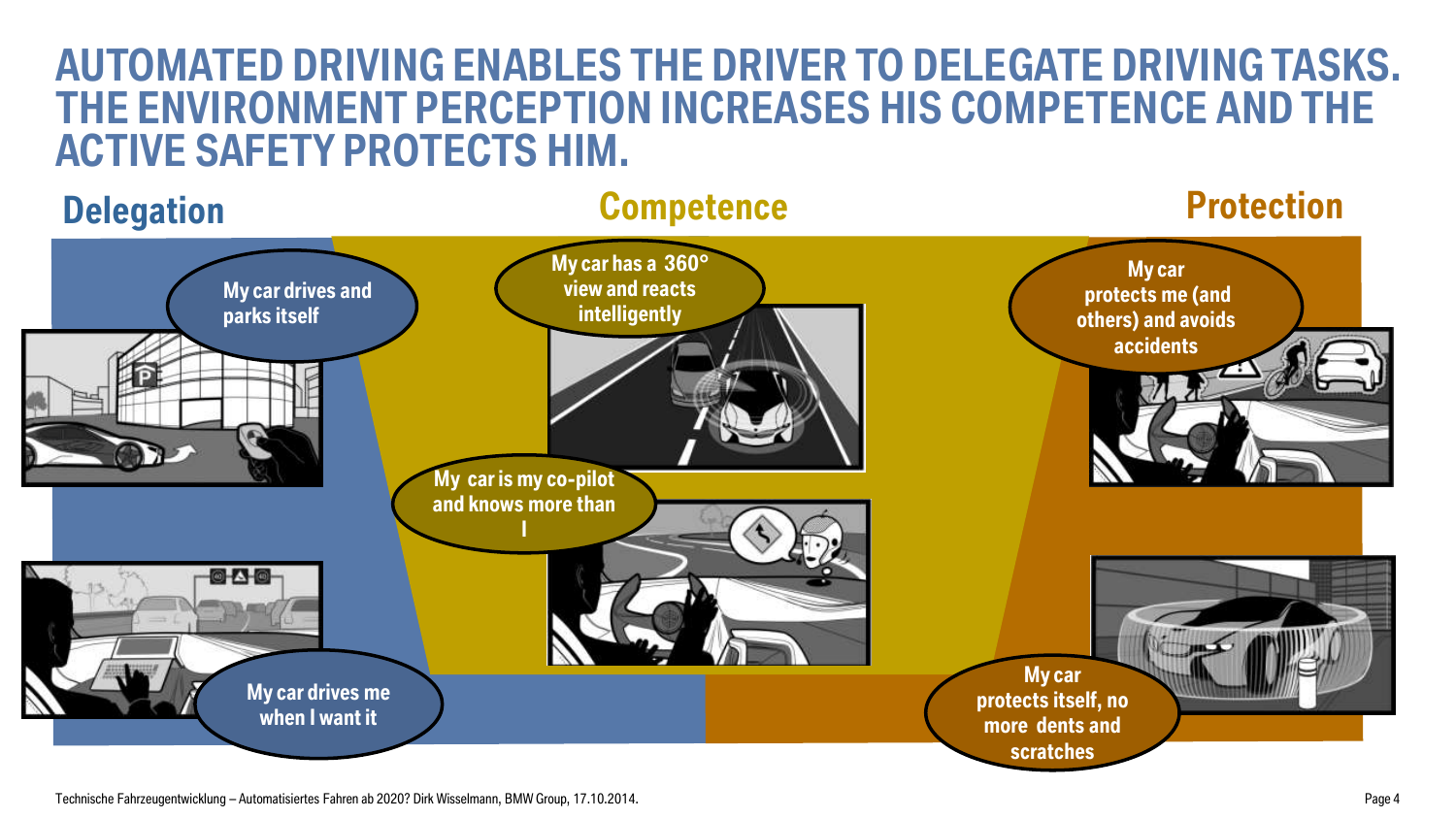### **AUTOMATED DRIVING IS THE BASIS TO INTEGRATE SINGLE FUNCTIONS TO AN OVERALL EXPERIENCE.**

**Integration of single functions + Increasing degree of automation + Backend for advanced perspective= Customer oriented use cases** 

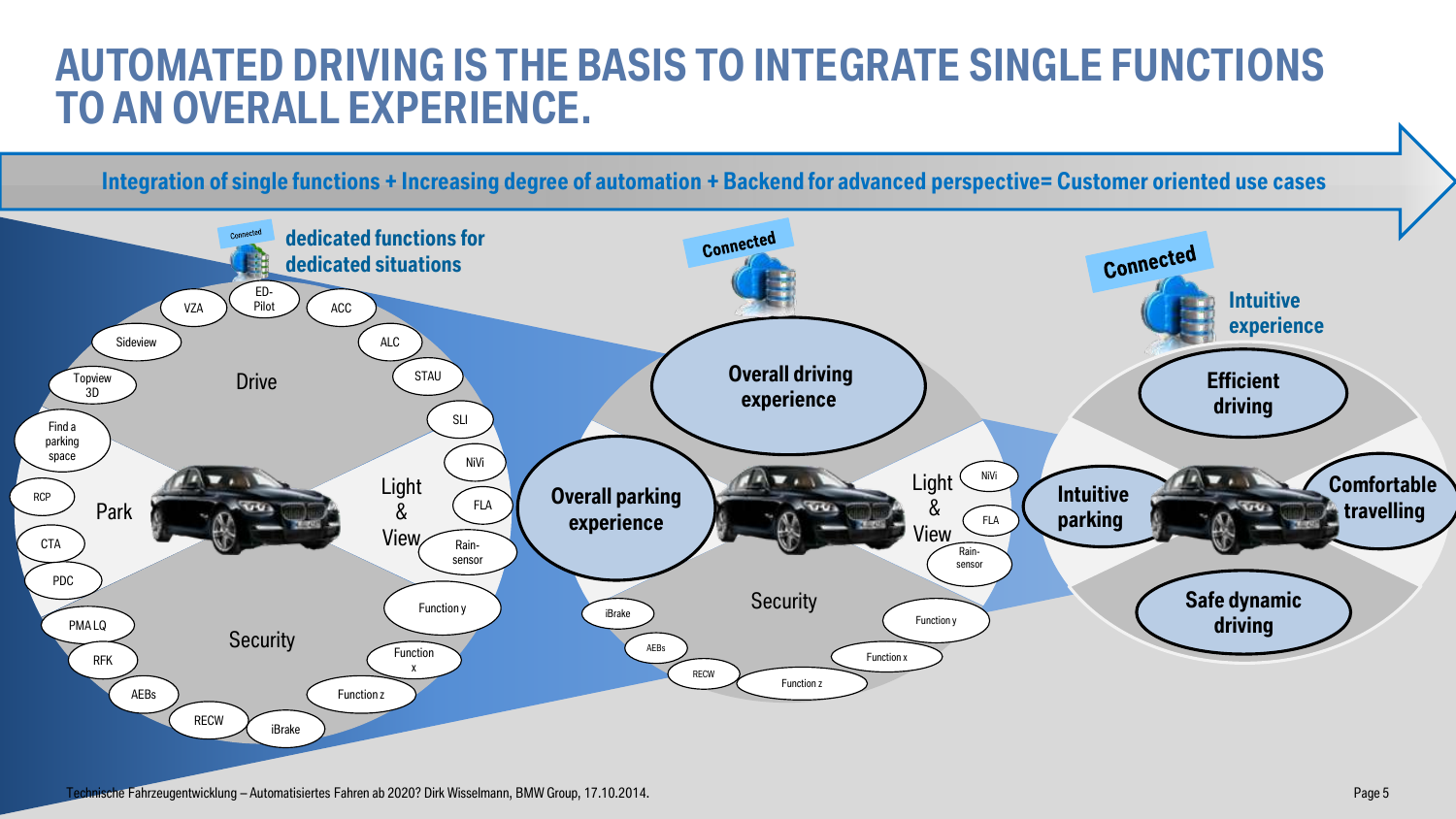## **BMW ACTIVE ASSIST – THE ROADMAP TO AUTOMATED DRIVING.**

|             | Motivation.                                |
|-------------|--------------------------------------------|
| $\mathbf 2$ | <b>Automation and Customer Acceptance.</b> |
| 3           | Roadmap.                                   |
|             | Challenges.                                |
| 5           | <b>Future Steps.</b>                       |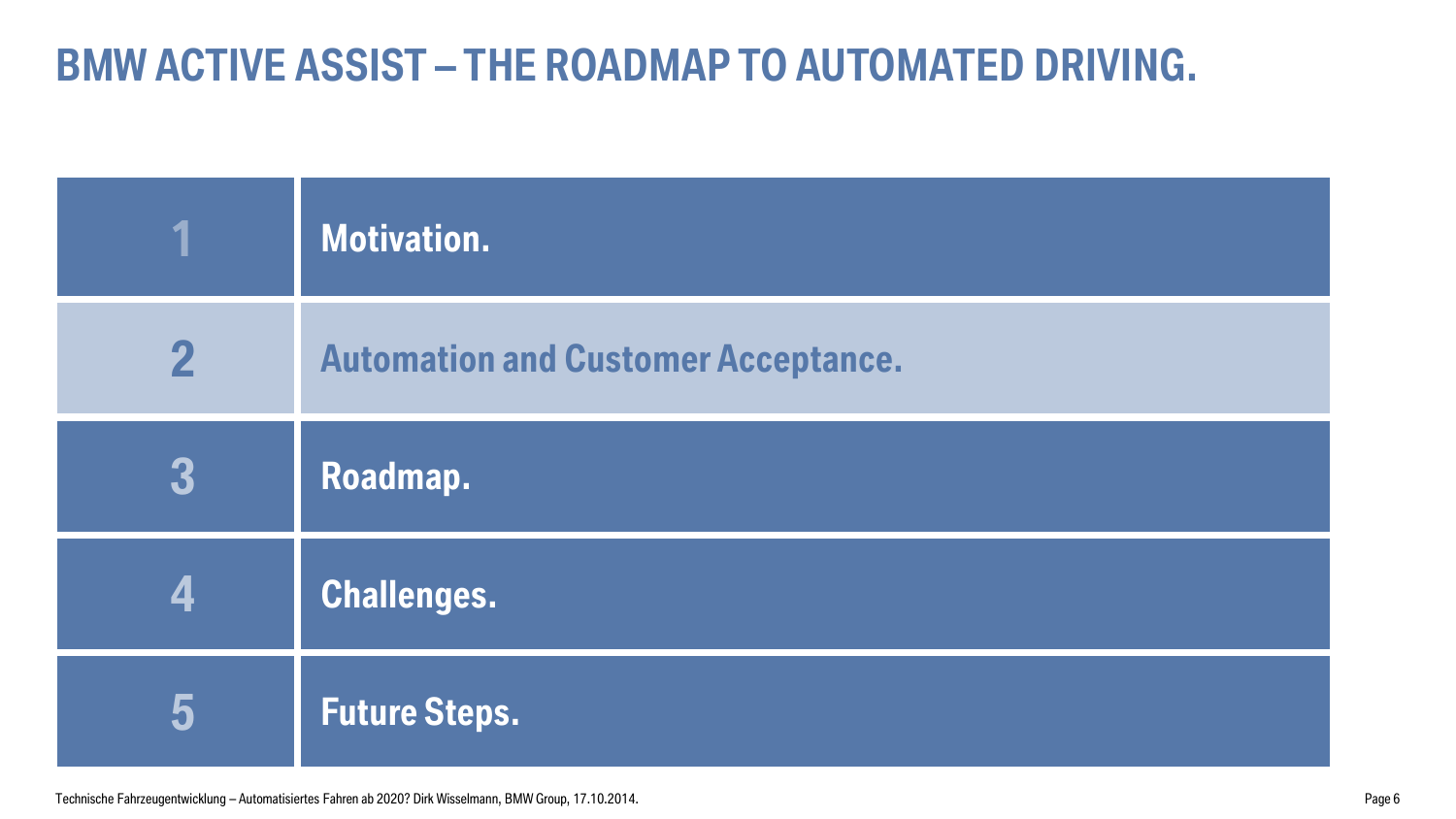### **THE DUALISM OF AUTOMATION: INCREASE OF COMFORT, SAFETY AND EFFICIENCY VERSUS LOSS OF COMPETENCE?**



Manual Driving "only"



**Automated Driving** 



Comfort, Safety, **Efficiency** (& Pleasure)

**Manual Driving** 



Joy, Competence (& Comfort, Safety, Efficiency)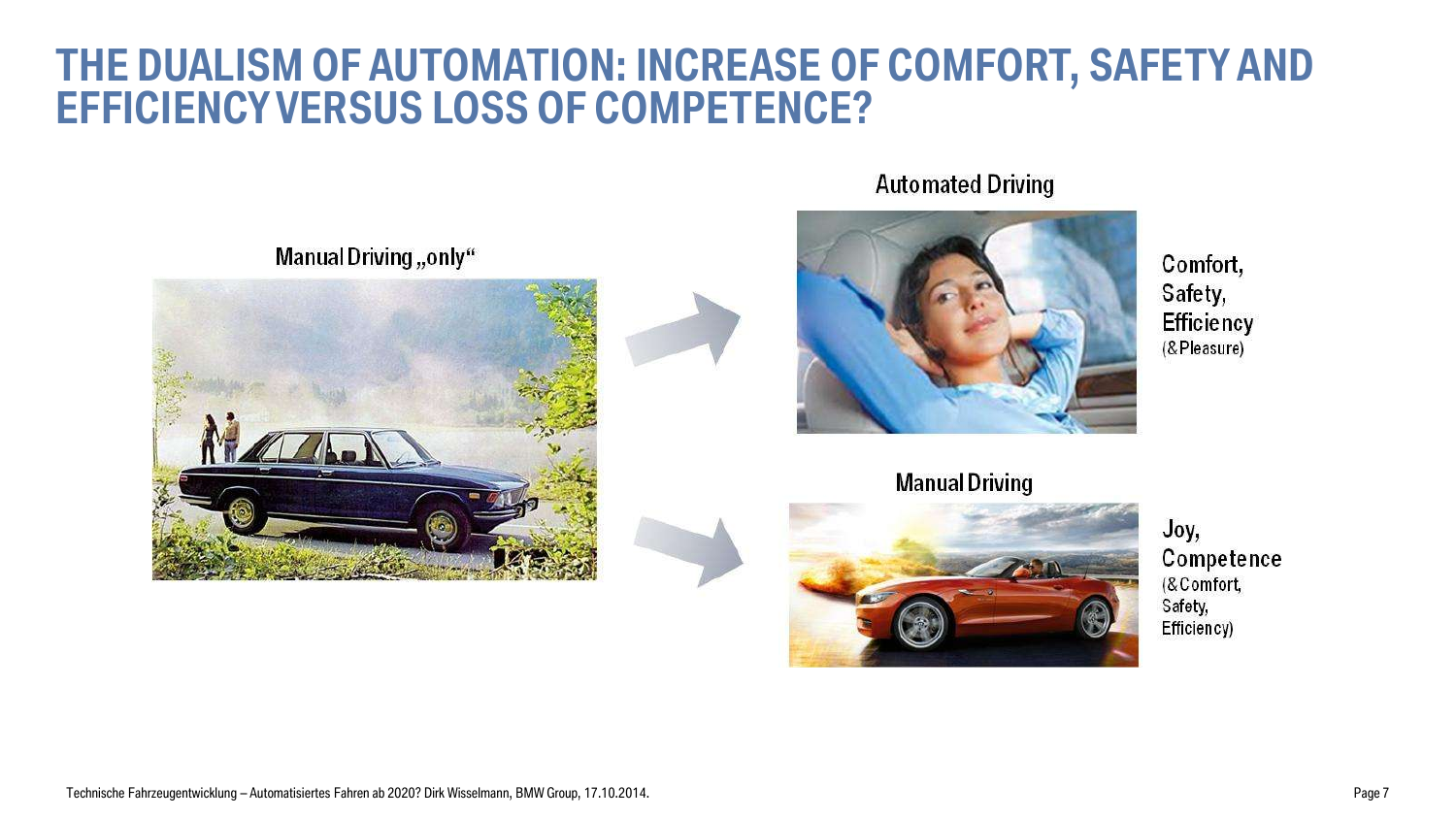### **WITH THE AUTOMATION THE CUSTOMER HAS TO DEVELOP AND ACCEPT A NEW ROLE MODEL.**







Self driving: Well experienced. Underdemanding in longlasting, boring situations.



Automated Driving: New experience of relaxation in boring situations.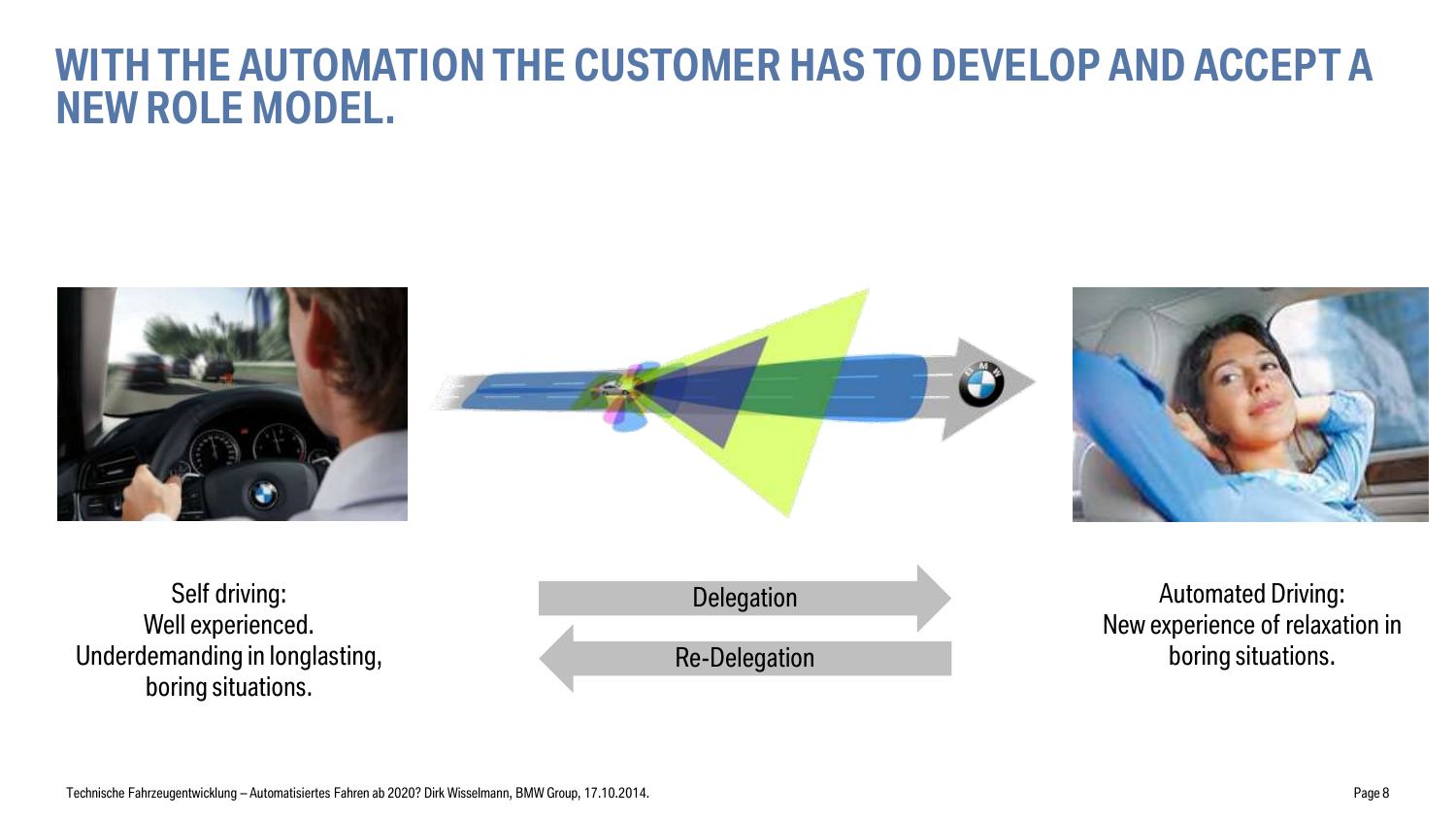### **FIRST STUDIES SHOW THAT HIGHLY AUTOMATED DRIVING WILL BE ACCEPTED BY THE CUSTOMER BUT WE HAVE TO CONVINCE THE SOCIETY, TOO.**

**"The industry is developing autonomous vehicles. Could you imagine driving such a car if you were able to intervene in the case of an emergency?"**

Results of a survey of 1,000 customers with a German driver's license:



#### **The society's hopes and concerns: Sustainable and individual mobility** Safe traffic in spite of "always on" Technology has better reaction time Cooperative behavior Car sharing **Robotics taking ethical decisions** Swarm accidents Solution for increasing traffic volume Less wasted space for parking Innovative strength of the economy Mobility for all Loss of driving competence **Rise of productivity via efficient traffic** Data security Unemployment Compliant to traffic rules **Relaxed traffic flow Liability** More efficiency - less emissions The role of humans in the world of robotics Data error **Increased safety** (Source: BMW Group Research and Technology, Online-Media Analysis "Social perception of highly automated driving")

Technische Fahrzeugentwicklung – Automatisiertes Fahren ab 2020? Dirk Wisselmann, BMW Group, 17.10.2014.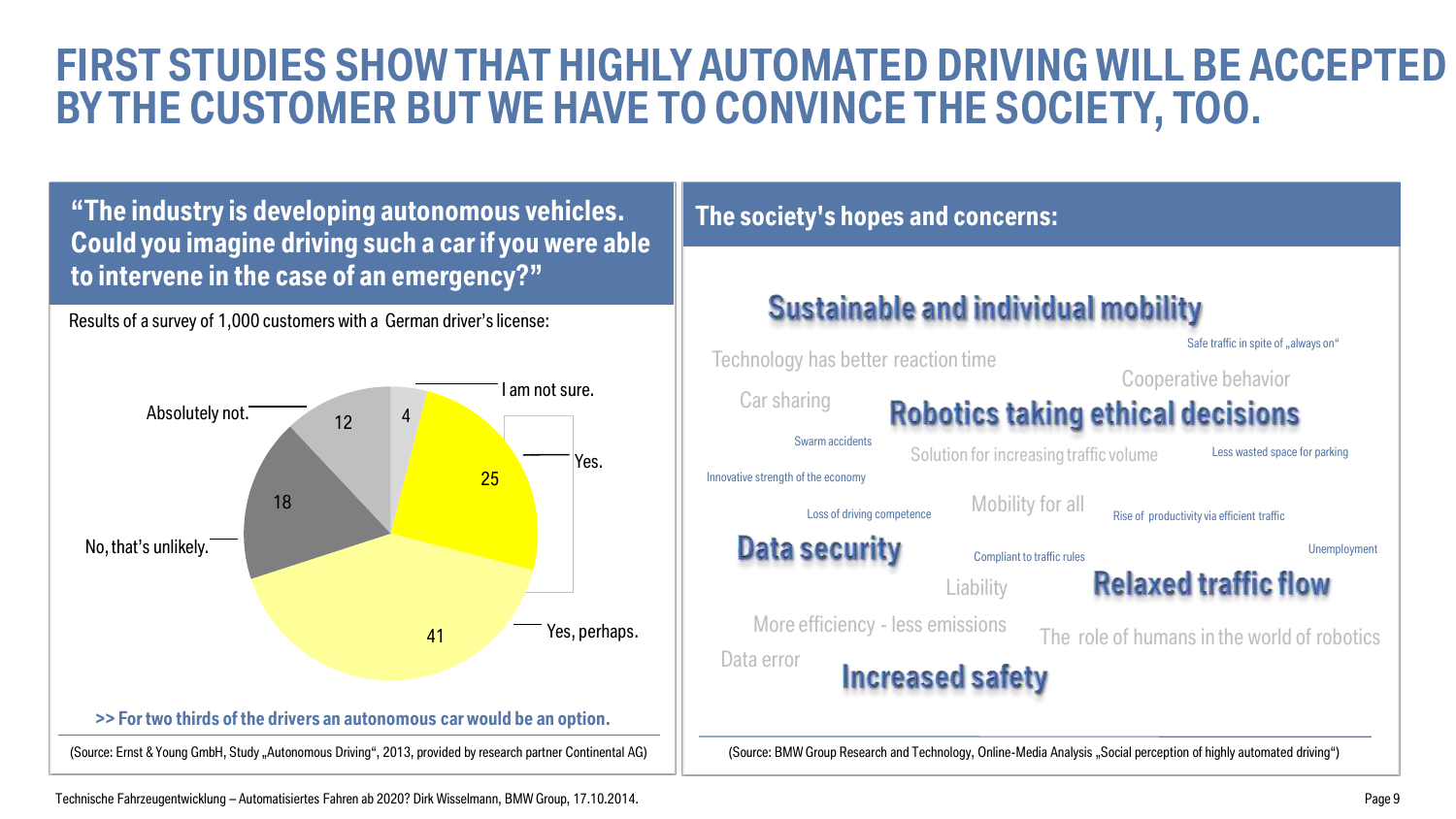### **THE STEPWISE INCREASE OF AUTOMATION HELPS CUSTOMERS AND SOCIETYTO UNDERSTAND AND TO ACCEPT THE NEW FUNCTIONALITY.**

|                       | Level 0                                                                                                         | <b>Level 1</b>                                                                                                                              | <b>Level 2</b>                                                                                                    | Level 3                                                                                                                                                                                           | Level 4                                                                                                                          | Level 5                          |
|-----------------------|-----------------------------------------------------------------------------------------------------------------|---------------------------------------------------------------------------------------------------------------------------------------------|-------------------------------------------------------------------------------------------------------------------|---------------------------------------------------------------------------------------------------------------------------------------------------------------------------------------------------|----------------------------------------------------------------------------------------------------------------------------------|----------------------------------|
|                       | <b>Driver only</b>                                                                                              | <b>Assisted</b>                                                                                                                             | <b>Partial</b><br><b>Automation</b>                                                                               | <b>Conditional</b><br><b>Automation</b>                                                                                                                                                           | <b>High</b><br><b>Automation</b>                                                                                                 | <b>Full</b><br><b>Automation</b> |
| Vehicle<br>guidance   | <b>System cannot assume</b><br>neither longitudinal nor lateral<br>control; control remains with<br>the driver. | <b>System</b> assumes<br>either longitudinal or<br>lateral control                                                                          |                                                                                                                   |                                                                                                                                                                                                   | System accomplishes both longitudinal and lateral control                                                                        |                                  |
| Monitoring task       | Not applicable                                                                                                  | Driver must monitor the system at all times.<br>Activities not related to driving are not<br>permitted.                                     |                                                                                                                   | <b>Driver</b> does not have to monitor<br>the system at all times. Activities<br>not related to driving are possible<br>to a limited degree                                                       | <b>Driver</b> is not required to monitor<br>the system. Driver may perform<br>activities not related to driving at<br>all times. | No driver required.              |
| Performance<br>limits | Not applicable                                                                                                  | <b>System</b> is not<br>capable of<br>recognizing all of its<br>performance limits.<br>This lies in the<br>responsibility of the<br>driver. | Whenever the system<br>recognizes its<br>performance limits,<br>driver will be<br>requested to resume<br>control. | System recognizes its performance limits. Emergency situations can be accomplished by the system,<br>provided that they can be managed similarly by a human driver                                |                                                                                                                                  |                                  |
|                       |                                                                                                                 |                                                                                                                                             |                                                                                                                   | during defined use case<br>journey                                                                                                                                                                |                                                                                                                                  | . during the whole               |
|                       |                                                                                                                 |                                                                                                                                             |                                                                                                                   | System is not capable of<br>transferring to the minimum risk<br>condition out of each situation.<br>Therefore it requests the driver to<br>resume vehicle control with<br>sufficient time margin. | System can cope with all situations automatically.                                                                               |                                  |
|                       |                                                                                                                 |                                                                                                                                             |                                                                                                                   |                                                                                                                                                                                                   | during defined use case                                                                                                          | during the whole<br>journey      |
|                       |                                                                                                                 |                                                                                                                                             |                                                                                                                   |                                                                                                                                                                                                   | At the end of the use case the<br>driver is requested to resume<br>vehicle control.                                              |                                  |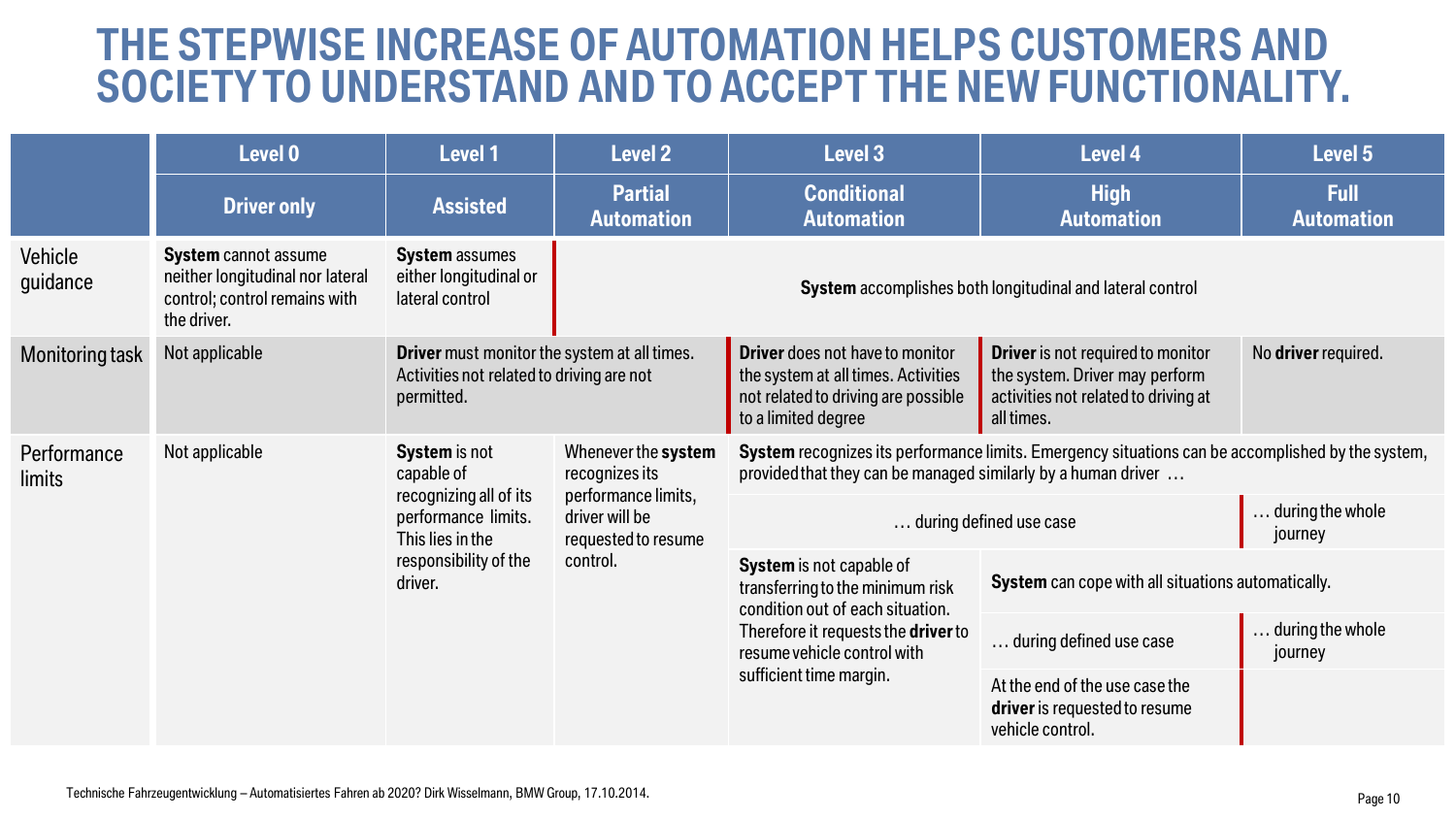## **BMW ACTIVE ASSIST – THE ROADMAP TO AUTOMATED DRIVING.**

|   | <b>Motivation.</b>                         |
|---|--------------------------------------------|
| 2 | <b>Automation and Customer Acceptance.</b> |
| 3 | Roadmap.                                   |
|   | <b>Challenges.</b>                         |
| 5 | <b>Future Steps.</b>                       |

Technische Fahrzeugentwicklung – Automatisiertes Fahren ab 2020? Dirk Wisselmann, BMW Group, 17.10.2014. Page 11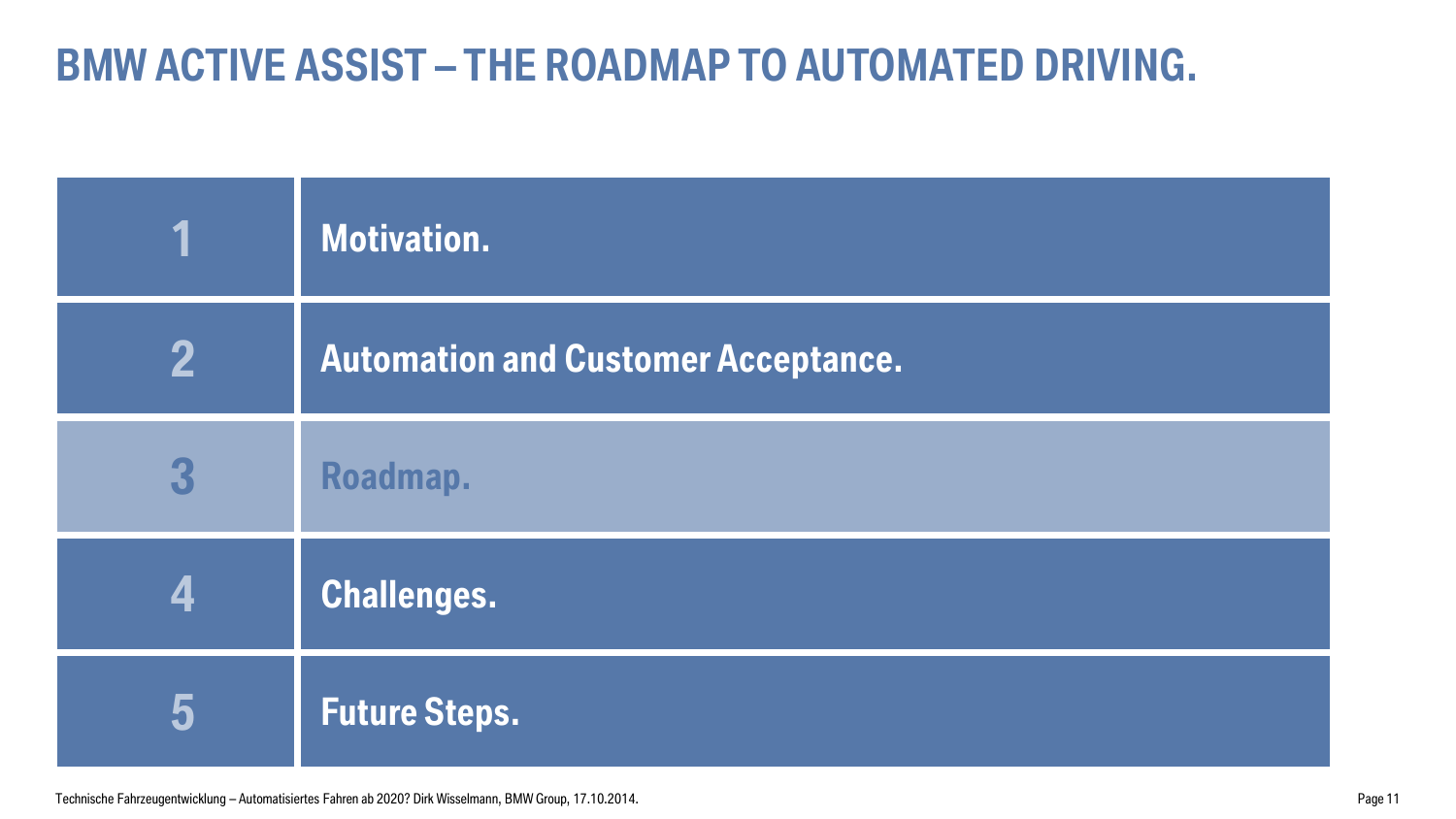### **FIRST FUNCTIONS OF PARTIAL AUTOMATION ARE AVAILABLE. SPECIFIC SEGMENT SOLUTIONS ARE FEASIBLE BY SCALING.**





- Radar and Mono camera
- $-$  Up to 210 km/h
- Emergency Braking
- $-$  Traffic Jam Assistant up to 60 km/h
- Data fusion of radar sensor and mono camera
- FIR camera
- Recognition of pedestrians and animals
- $-$  Lightspot on critical objects
- $-$  Enlighting the whole road without dazzling other vehicles

**Delegation**

**Protection**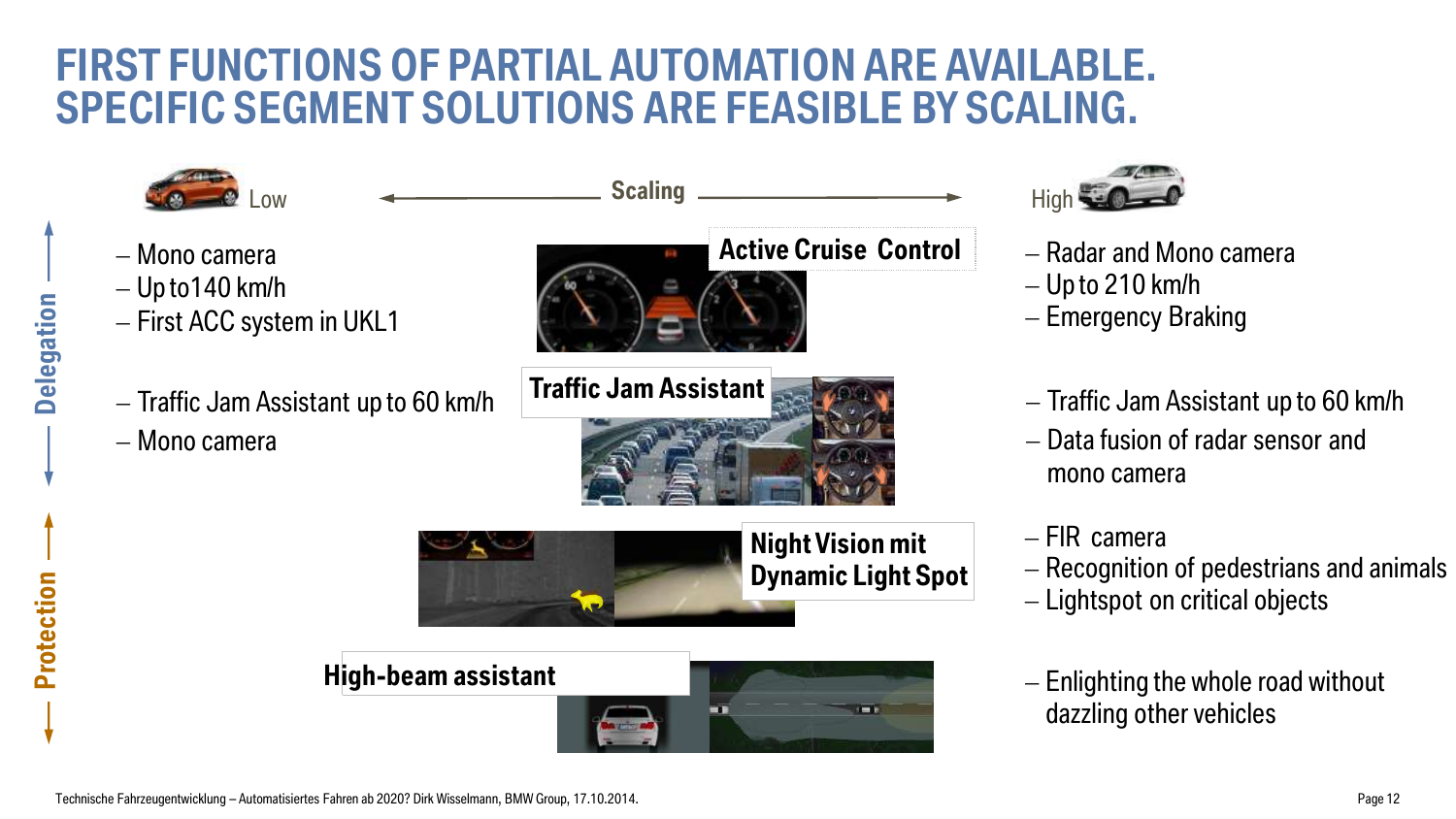### **PARKING SYSTEM ARE FURTHER DEVELOPED TO AN INTUITIVE OVERALL EXPERIENCE.**



**Parking maneuver assistant with longitudinal and lateral guidance**



### **Surround View from four cameras**



**Panorama sideview with front camera** 

Technische Fahrzeugentwicklung – Automatisiertes Fahren ab 2020? Dirk Wisselmann, BMW Group, 17.10.2014.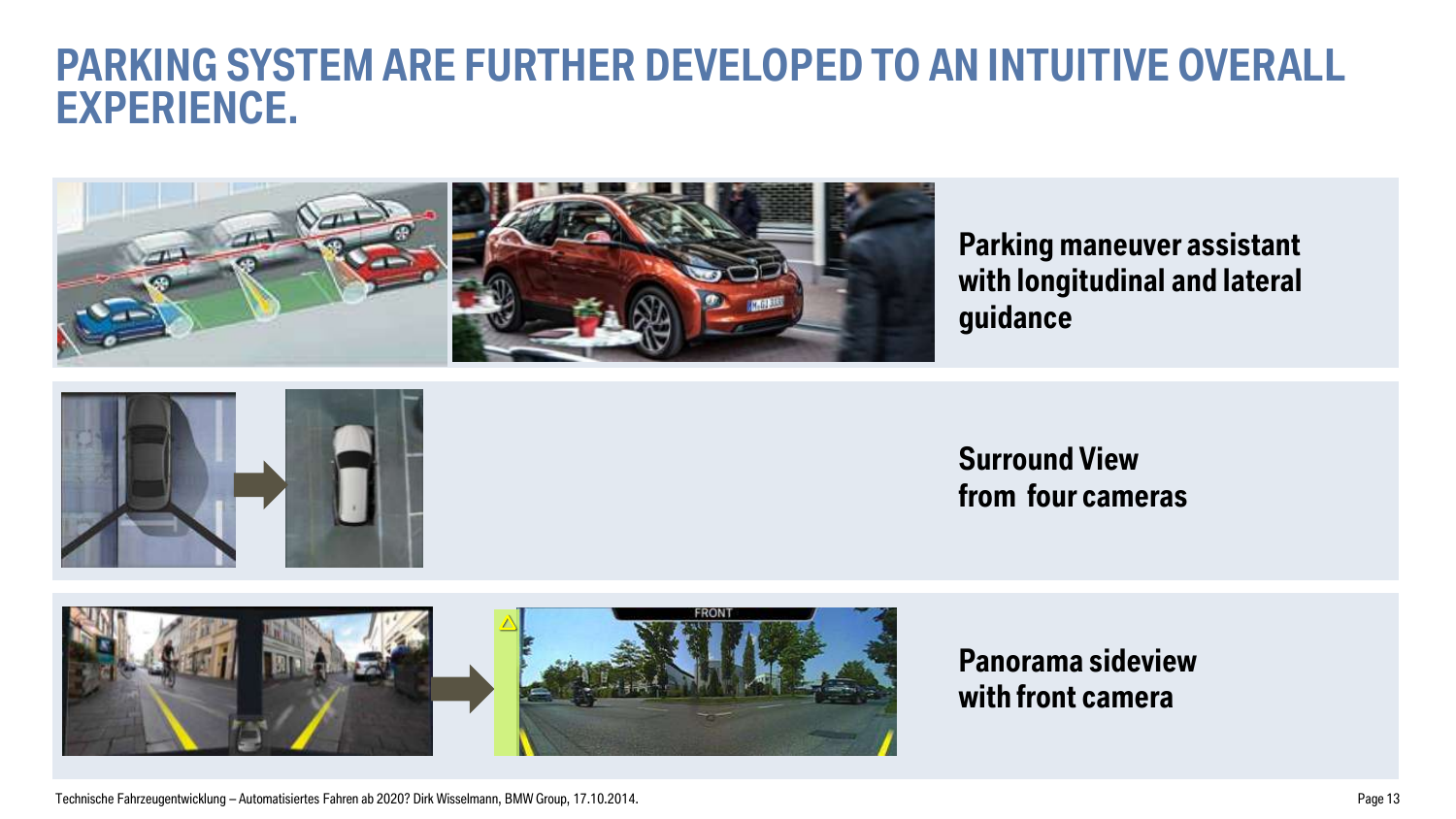## **BMW ACTIVE ASSIST – THE ROADMAP TO AUTOMATED DRIVING.**

|   | Motivation.                                |
|---|--------------------------------------------|
| 2 | <b>Automation and Customer Acceptance.</b> |
| 3 | Roadmap.                                   |
| 4 | <b>Challenges.</b>                         |
| 5 | <b>Future Steps.</b>                       |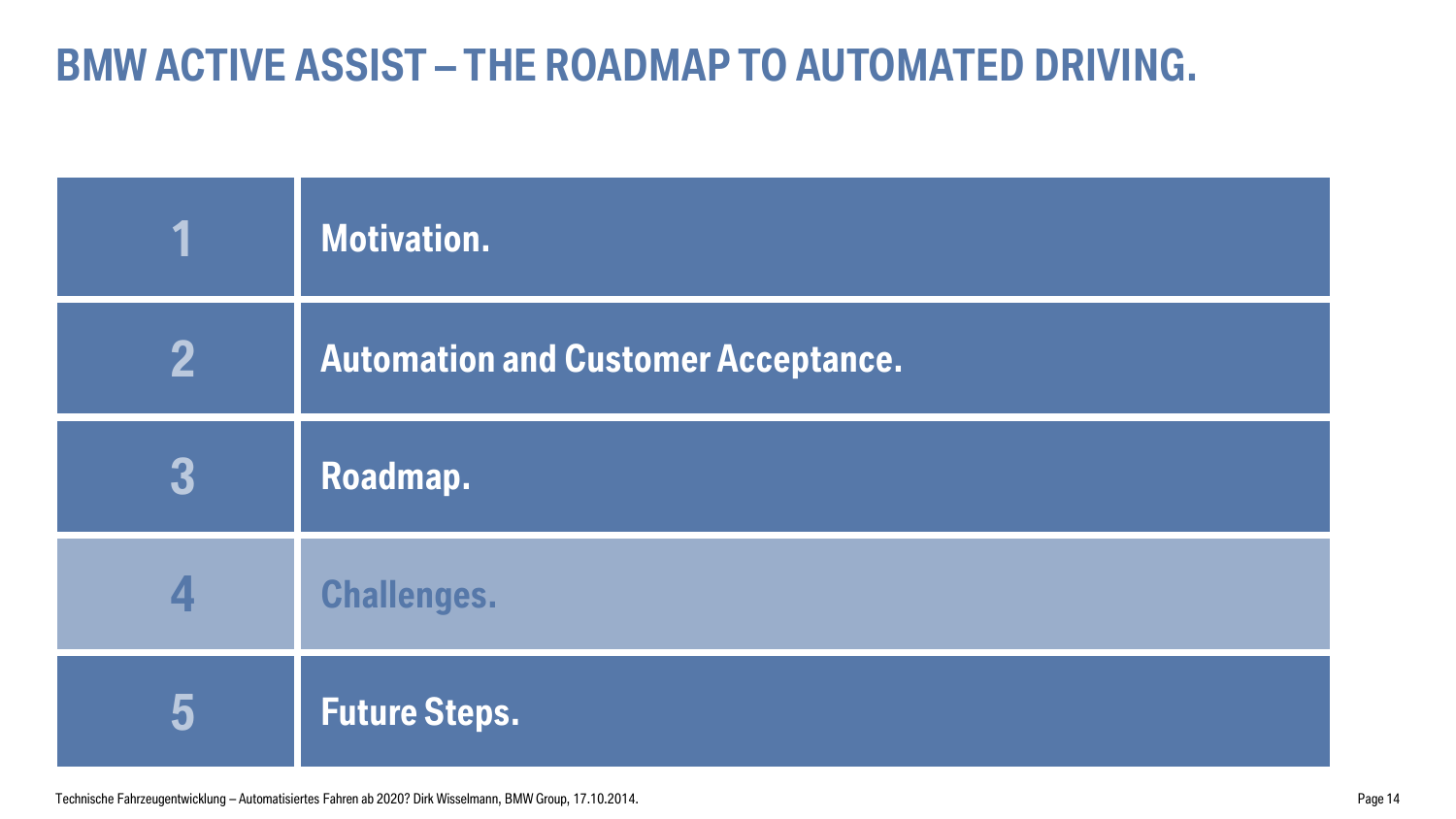### **MASTERING THE BASIC TECHNOLOGIES IS THE FIRST STEP FOR HIGHLY AUTOMATED DRIVING.**

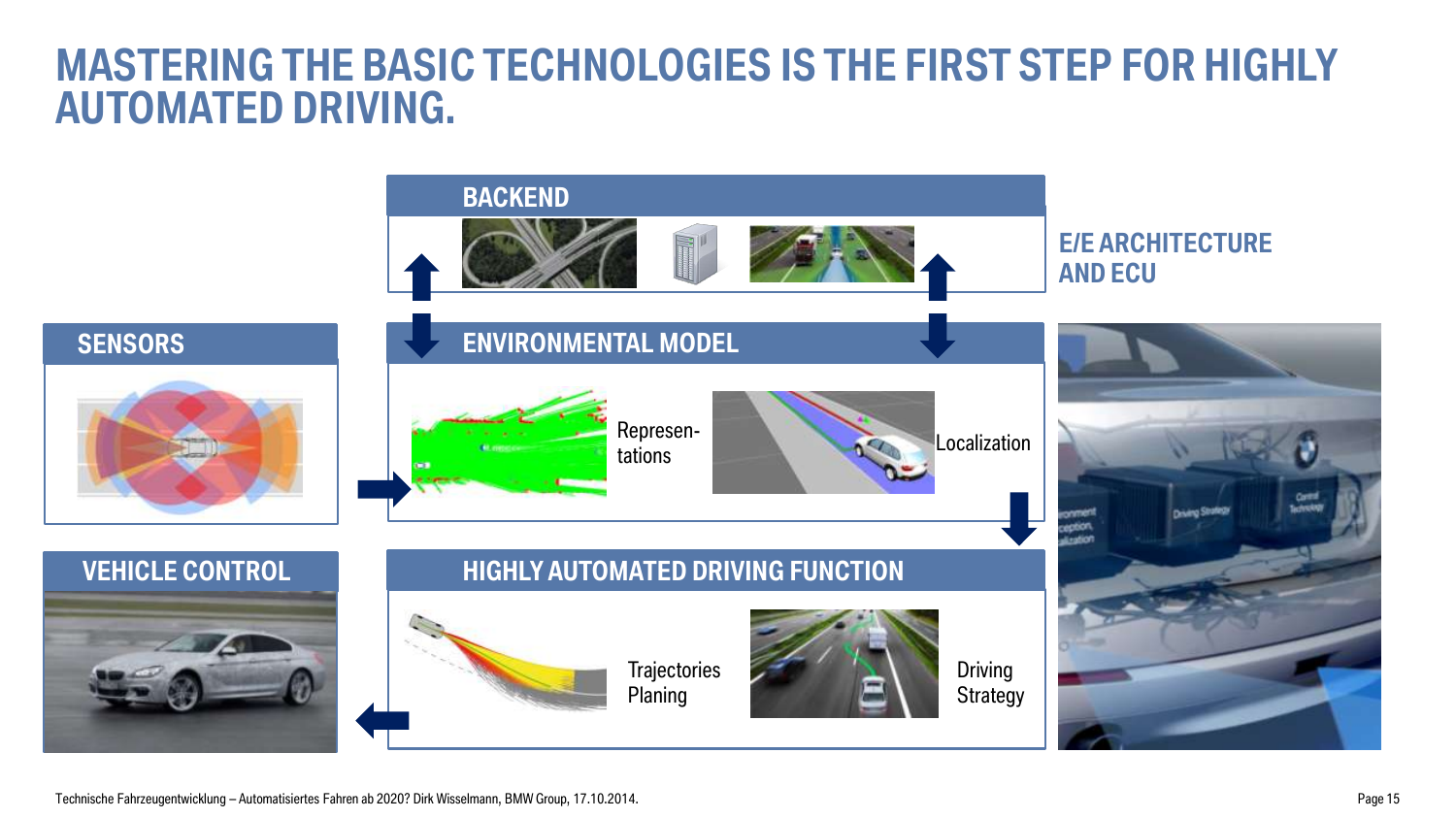### **READY FOR THE MARKET MEANS THE AVAILABILITY OF A HIGH-QUALITY, DIVERSE AND AFFORDABLE SENSOR-SETUP.**



Technische Fahrzeugentwicklung – Automatisiertes Fahren ab 2020? Dirk Wisselmann, BMW Group, 17.10.2014.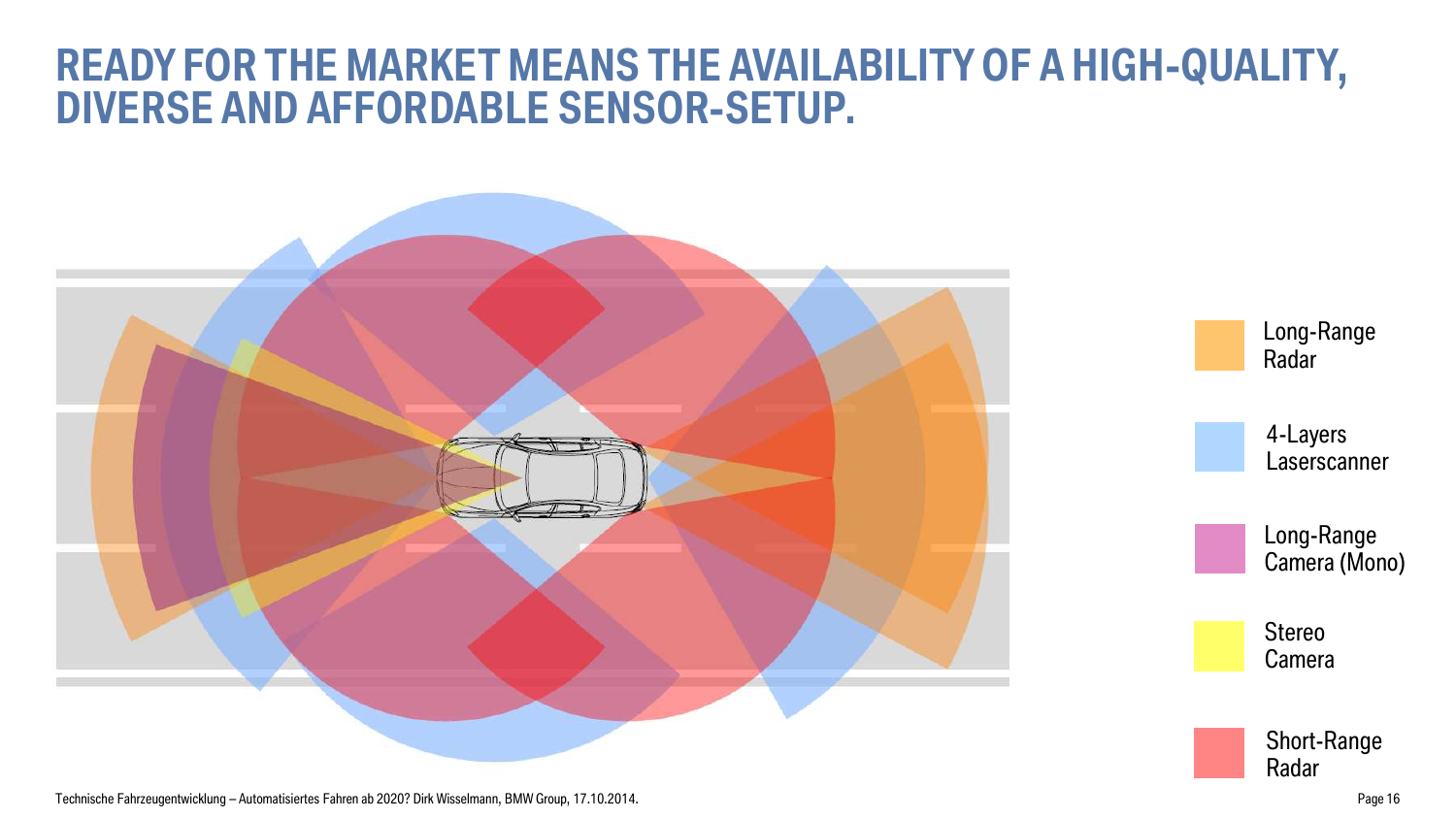### **FUSION AND SITUATION INTERPRETATION IN THE ENVIRONMENTAL MODEL REQUIRES HIGH-COMPUTING PERFORMANCE.**

### **REPRESENTATION Representations**







#### Model based objects

- Detection and fusion of dynamic objects
- Estimation of velocity and acceleration
- Object classification
- Advanced cognitive prediction

#### Occupancy maps / free space

- Model-free environmental representations
- Static obstacles
- **Extraction of free space / road boundary**

#### Road model

- Precise road geometry and road network
- Lane markings, road boundaries…
- Identification of possible routes

### **LOCALIZATION**

### Fusion of local and global positioning



Technische Fahrzeugentwicklung – Automatisiertes Fahren ab 2020? Dirk Wisselmann, BMW Group, 17.10.2014.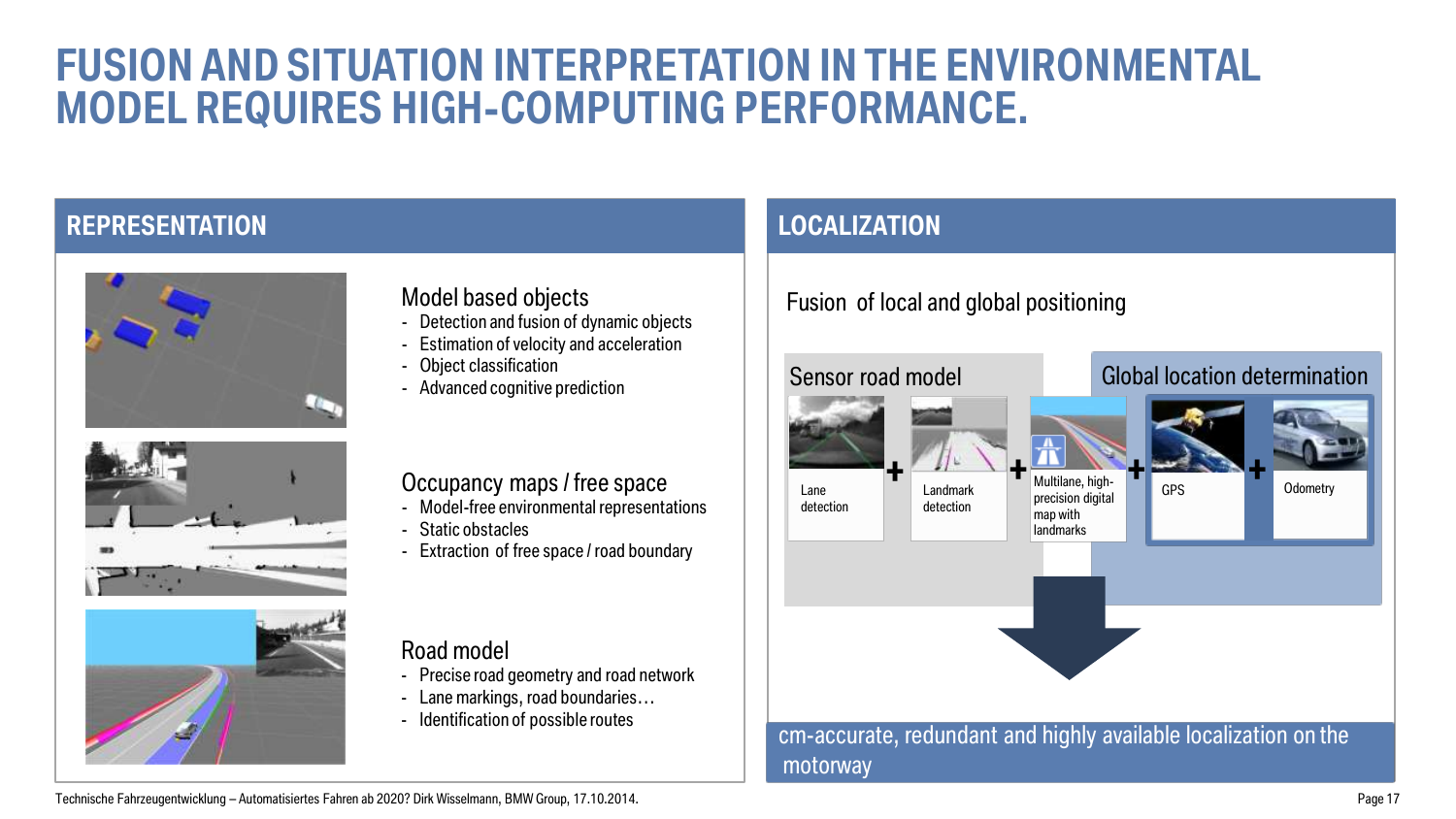## **THE BACKEND IS AN ESSENTIAL PART OF OUR ARCHITECTURE.**





**En-route clearances**

**Variable traffic signs**



**Traffic conditions**



**Road works**



**Weather conditions**

**High-precision digital maps**

**Coverage of selected countries of 100,000 selected BMW ConnectedDrive vehicles:**

Roads passed by 1 - 3 vehicles within 10 days



Technische Fahrzeugentwicklung – Automatisiertes Fahren ab 2020? Dirk Wisselmann, BMW Group, 17.10.2014. Page 18

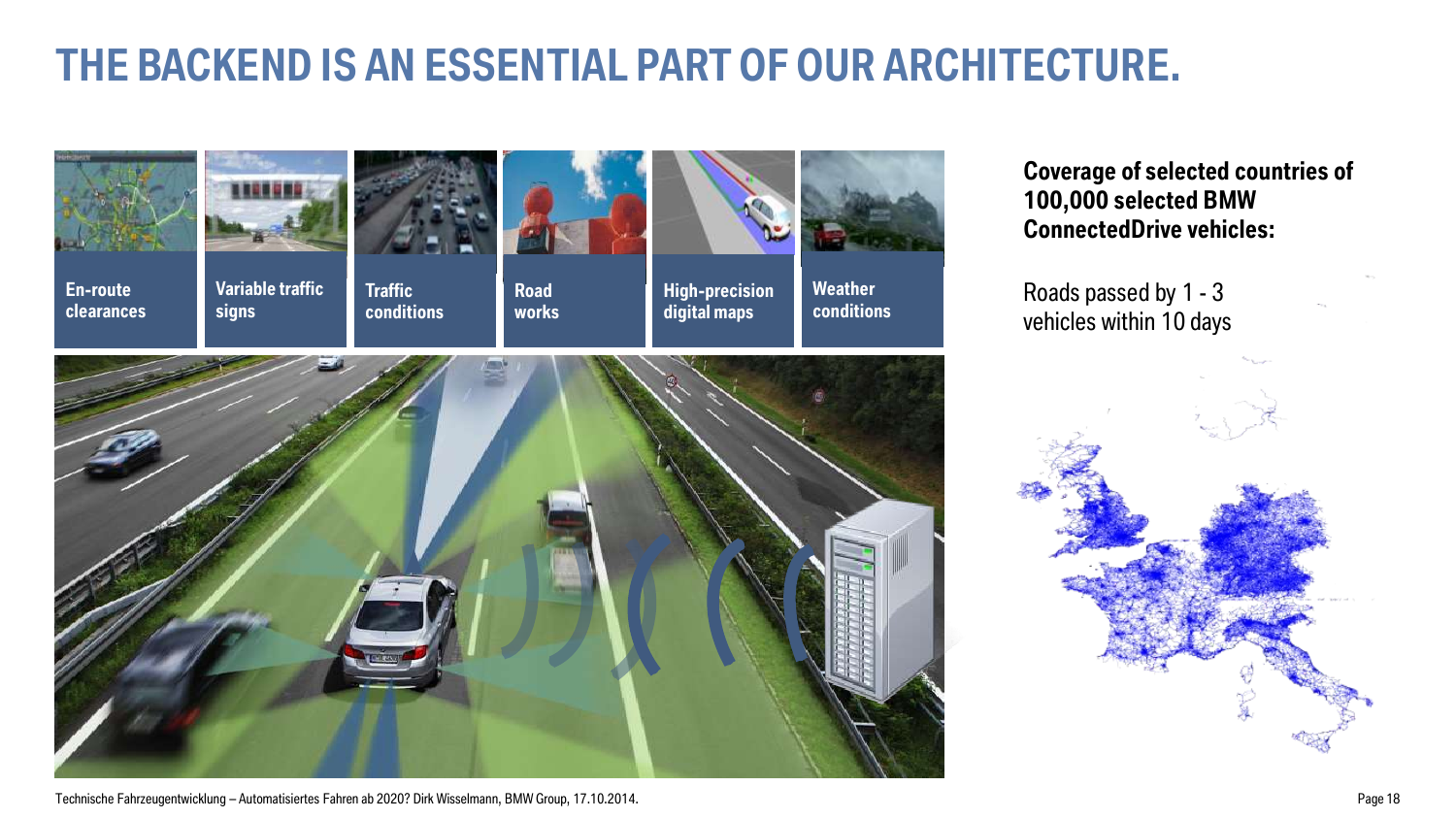## **BMW ACTIVE ASSIST – THE ROADMAP TO AUTOMATED DRIVING.**

|   | Motivation.                                |
|---|--------------------------------------------|
| 2 | <b>Automation and Customer Acceptance.</b> |
| 3 | Roadmap.                                   |
|   | <b>Challenges.</b>                         |
| 5 | <b>Future Steps.</b>                       |

Technische Fahrzeugentwicklung – Automatisiertes Fahren ab 2020? Dirk Wisselmann, BMW Group, 17.10.2014. Page 19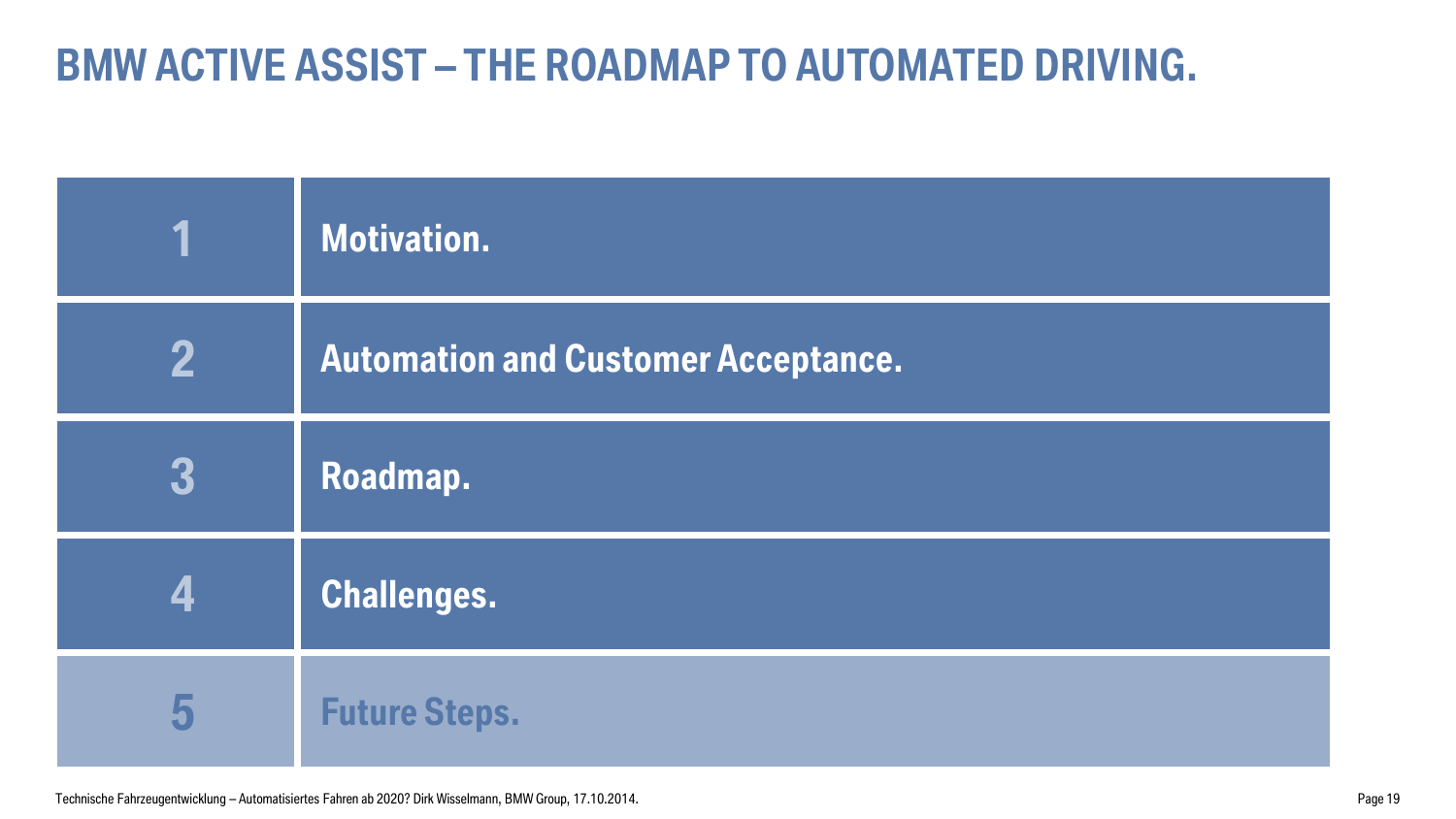### **STARTING FROM 2020 FIRST HIGHLY AUTOMATED DRIVING FUNCTIONS COULD BE OFFERED TO OUR CUSTOMERS.**

co-pilot system with the<br>international automotive Development of an electronic international automotive supplier Continental.

Limited field test of highly automated driving functions in Germany and Europe (BMW Group & Continental).

Quantified benefits through large scale field operational test of highly automated driving functions (OEMs/suppliers).

Global rollout of highly automated driving functions.